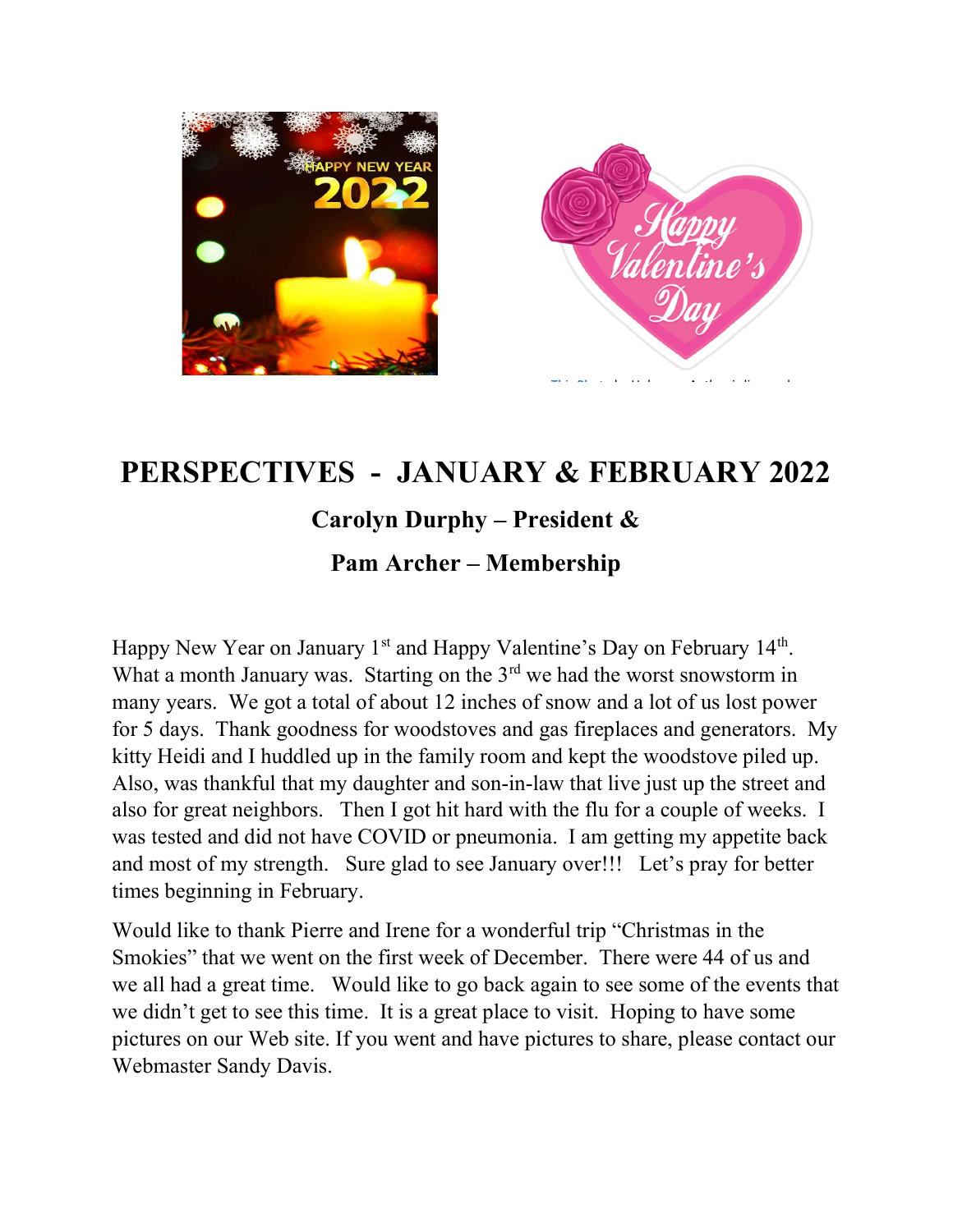For the time being, our AARP chapter will continue to suspend meetings until further notice. Pam and I will continue to send out the newsletter but we would appreciate any comments or articles you would like to submit. It gets tough at times to make it an interesting publication. Please feel free to reach out to either of us.



## January & February Birthdays – Pam Archer

Warmest of belated birthday wishes from January to: Joan Albertella, Elizabeth Arndt, Raymond Arndt, Richard Bergmann, Katherine Causby, Lee Defibaugh, Pam Defibaugh, Jane Gullickson, Karen Kovarik, Angelo Laviano, Toby Musatow, Raymond Poole, Marlene Wareham, Bill Wemmerus

Heartfelt birthday wishes February to: Kathleen Bradie, Neil Buttimer, Elizabeth Drabant, Sue East, Barbara Ehlen, Irving Grimes, Ed Kessler, Frank Liberti, Patricia Lieb, Kim Lyttle, Mike Musatow, Robin Neff, Doug Pope, Charles Raines, Barbara Rakes, Micky Talbott, Richard Ticomb



Sunshine Report – Vi Liberti

A sympathy card was sent to the wife and family of Mike Pulice If you know of any of our members that we should send a get well, thinking of you, or sympathy card, please be sure to contact Vi with that information.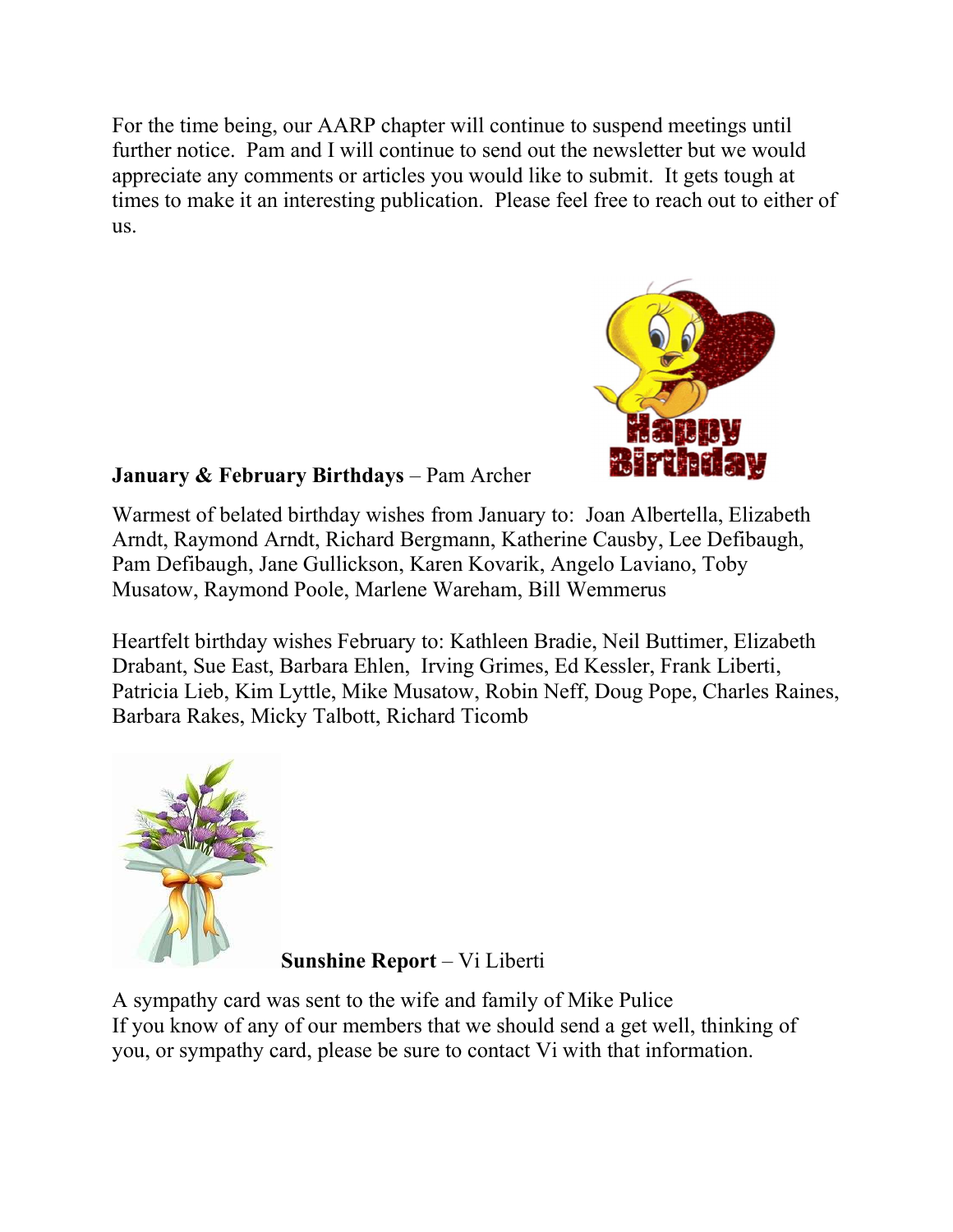### Sudden Memory Loss – Sandie Frame

This is the example given: Wife suddenly could not remember where she was and kept forgetting even after being told. They went to the emergency room where the doctors told them it was something called transient global amnesia and it would go away in a day or less. It did, but they were still worried about the wife. Did she have a stroke?

Watching a loved one lose their memory – even if only temporarily – can be a distressing experience. Because serious conditions such as stroke or seizure can cause memory loss, always seek immediate medical attention if experiencing these symptoms. The family did the right thing by going to the E.R. so that doctors could rule out these other conditions.

People experiencing an episode of transient global amnesia (TGA) can't form new memories and may not remember recent events. They typically cannot remember where they are or how they got there. They also often repeat the same questions (How did we get here?) because they can/t remember the answers they were just given. However they still remember their identities and people they know well. Problems with speaking and muscle control or coordination are not usually present, which can differentiate an episode of TGA from something more serious, such as a stroke.

There are theories as to what causes TGA but no definite answer. People over the age of 50 and those with a history of migraine are probably at higher risk. Certain events – such as extreme positive or negative emotional stress, immersion in extreme hot or cold water, sexual intercourse, or intense physical activity – are thought to be triggers. Because the cause is unclear, there is no way to prevent an episode for occurring.

TGA is not considered harmful and usually goes away after a few hours. While it is possible a person could experience another episode of TGA it is rare to have more than three or four in a lifetime.

Source : Mayo Clinic Health Letter, Volume 39, Number 10, October 2021

TO ST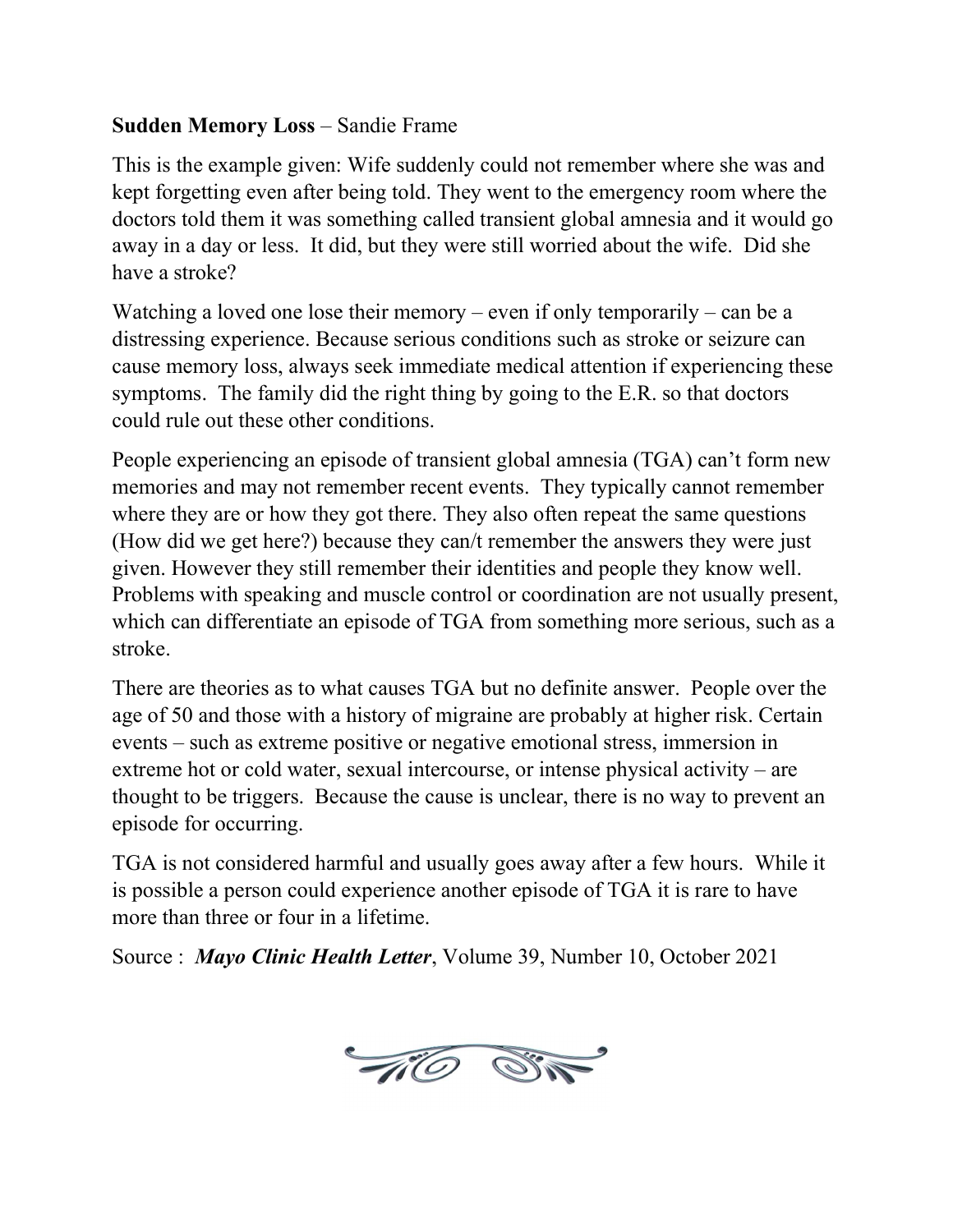#### Christmas in the Smokies – Pierre Payette

The first week of December, 44 of your family, friends and neighbors went on a 4 day trip to Gatlinburg and Pigeon Forge, Tennessee. The trip was billed as "Christmas in the Smokies." We went to several shows, toured a moonshine distillery, visited the Great Smoky Mountains National Park, and Dollywood. We also had free time in Gatlinburg. The weather was great, and a good time was had by all.

On another note, the trip to see DAVID at the Sight and Sound Theater as part of a trip to the Amish Country the first week of May, has been cancelled due to the uncertainty of the viable operation of our AARP Chapter. Should the Chapter again operate in a normal procedure, the trip MAY be rescheduled for a later date.

### Thinking about Purchasing or Leasing a Car – Greg Stoner

If you or anyone you know or hear about wanting to buy or lease a new Subaru, please contact Greg Stoner at gstoner65@gmail.com or call him at 540-388-2540. Greg and Gail are Subaru Ambassadors and have \$500.00 gift certificates to give anyone to help in the purchase or lease of a new Subaru. There are no strings attached and the process just takes a couple of minutes. The certificates are good for 90 days and can be used at any Subaru dealer in the United States.

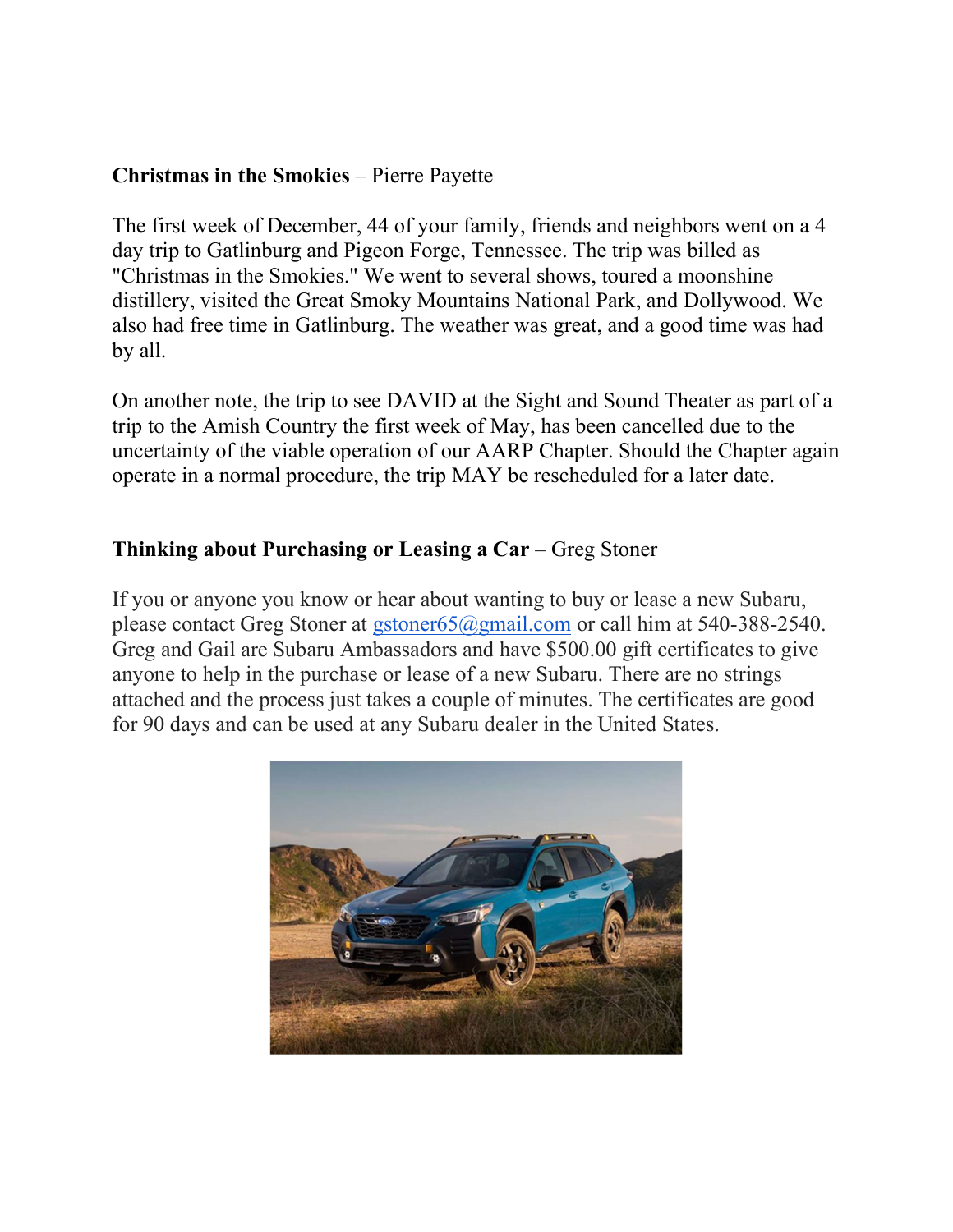

This Photo by Unknown Author is licensed and the United States of the United States and the United States of t<br>This Photo by United States and the United States and the United States and the United States and the United S

## AARP Tax-Aide – Pam Archer

Tax Preparation will once again be on Fridays and Saturdays and will begin on Saturday, February  $12<sup>th</sup>$ . You will need to fill out your tax packet at home before you drop it off during your appointment. Tax packets may be picked up at the Wilderness Branch Library on Flat Run Road. We are doing our best to keep the library supplied (please only take one packet for yourself) but due to high demand they do sometimes run out temporarily. Once you have received all of your 2021 tax forms you should call Ed at 540-318-0345 to make your appointment.